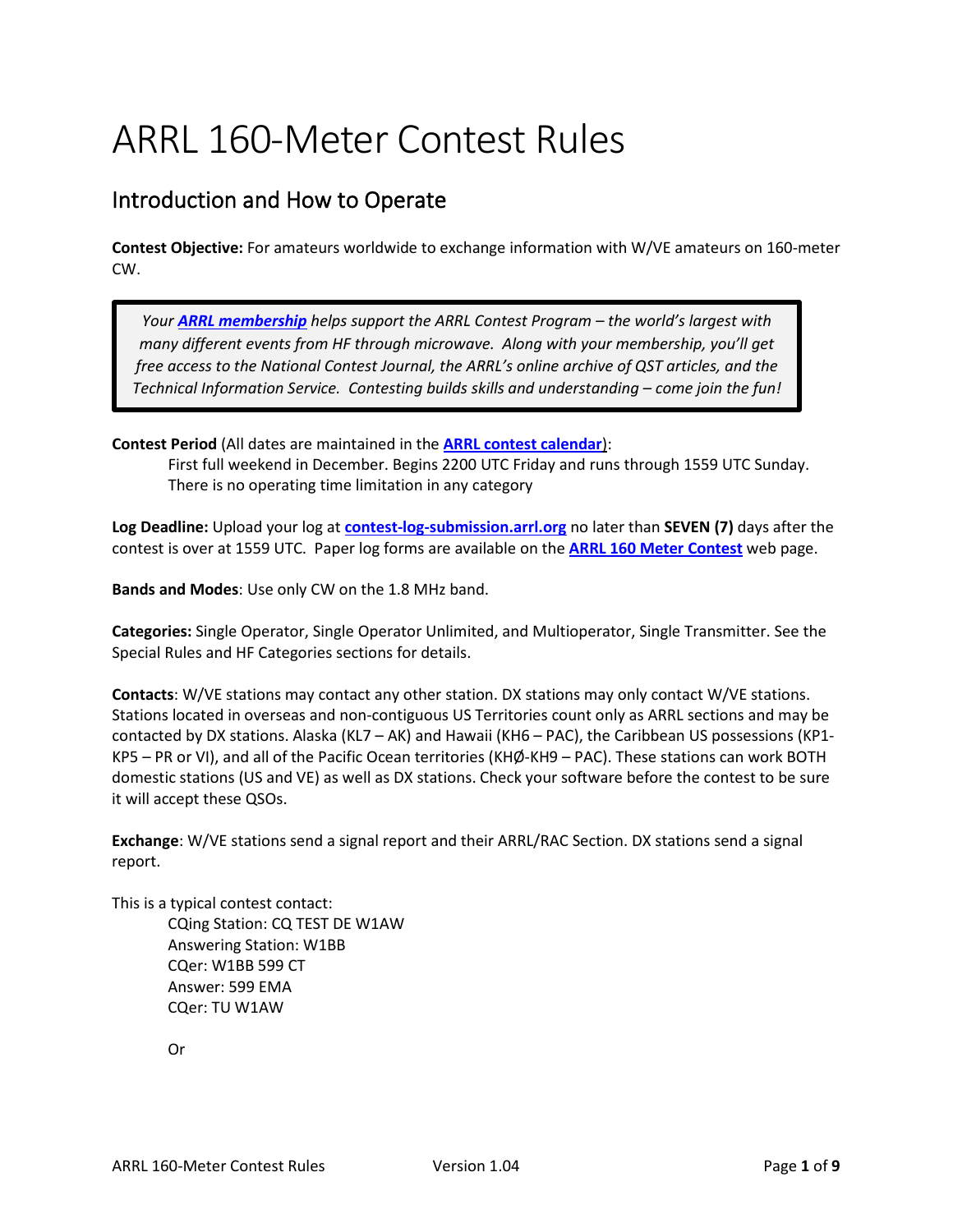CQing Station: CQ TEST DE W1AW Answering Station: ON4UN CQer: ON4UN 599 CT Answer: 599 CQer: TU W1AW

As the answering station, it is not necessary to send the CQing station's call before the exchange unless you think there might be some confusion about which station you are responding to.

**Scoring:** Each contact between W/VE stations counts for two (2) QSO points. Each contact with a DX station counts five (5) QSO points. To calculate your final score, multiply the total QSO points by the number of ARRL/RAC sections (**ARRL Contest [Multipliers List](http://contests.arrl.org/contestmultipliers.php)**) and DXCC entities you contacted.

**Club Competition:** You can contribute your score to your ARRL Affiliated Club by selecting the club name when you upload your log. Club Competition rules are available here: **[Affiliated Club Competition Rules](http://arrl.org/contest-club-tools)**.

#### **Feedback about the contest:**

Send us your stories and photos! Tell us what fun you had, how you did, and what challenges you faced at the ARRL Contest Program's "**[Soapbox](https://contests.arrl.org/contestsoapbox.php)**" page.

**Additional Resources: [ARRL Section Map](http://www.arrl.org/files/file/Awards%20Application%20Forms/WASmap_Color.pdf)**

All contest queries should be directed to **contests@arrl.org** or 860-594-0232.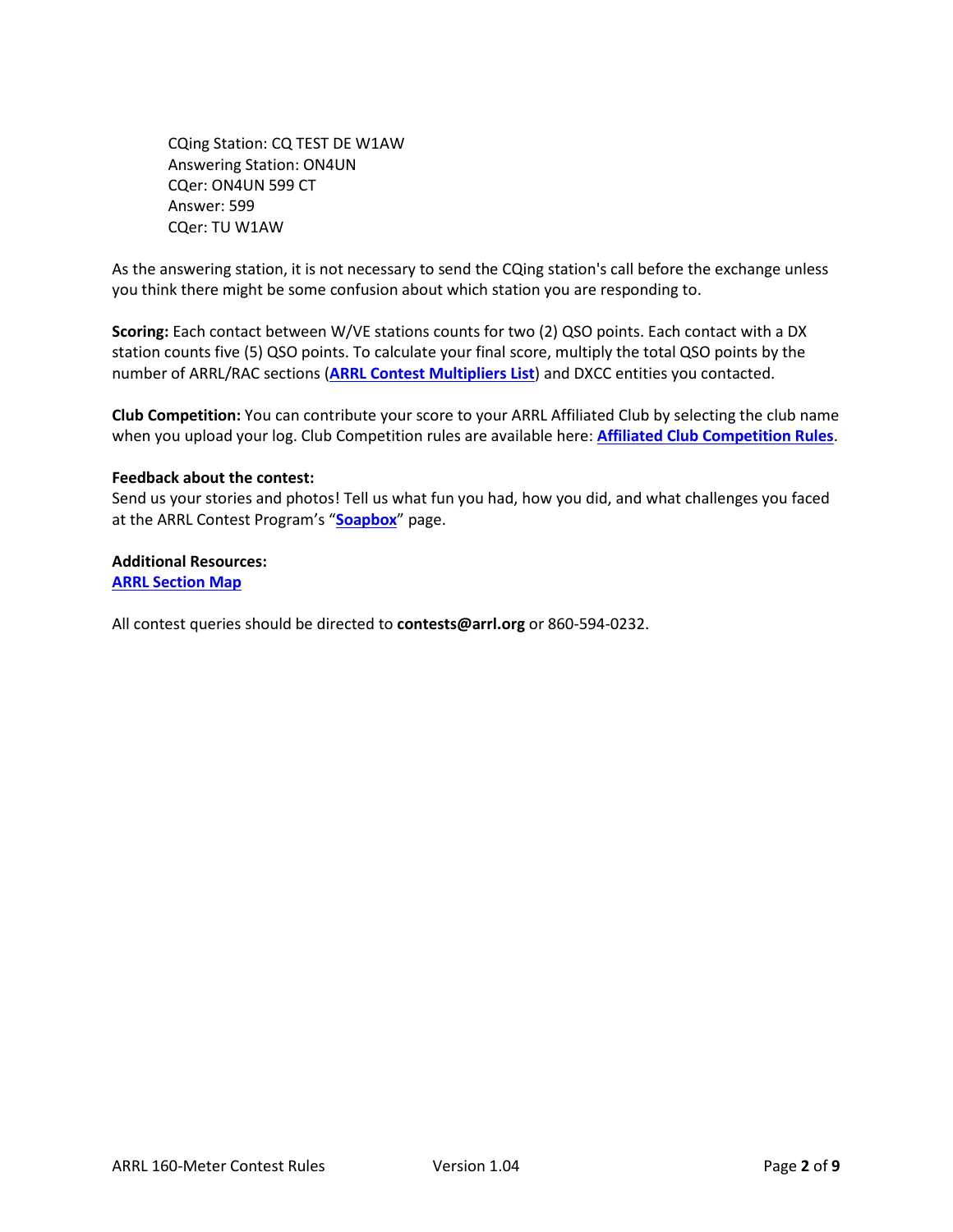## Special ARRL 160-Meter Contest Rules

- 1. Operating Period: 2200 UTC Friday through 1559 UTC Sunday.
	- 1.1 All stations may operate the entire 42-hour period.
- 2. Contacts
	- 2.1 W/VE stations may contact other W/VE and DX stations for contest credit.
		- 2.1.1 Alaska (KL7 AK) and Hawaii (KH6 PAC), the Caribbean US possessions (KP1-KP5 PR or VI), and all of the Pacific Ocean territories (KHØ-KH9 – PAC) participate as W/VE stations and count as ARRL sections.
	- 2.2 DX stations may only contact W/VE stations for contest credit.
	- 2.3 Use only the 1.8 MHz band.
- 3. Categories
	- 3.1 See the HF Categories section for power sub-categories.
	- 3.2 Single Operator
	- 3.3 Single Operator Unlimited
	- 3.4 Multioperator, Single Transmitter
- 4. Contest Exchange the required exchange consists of:
	- 4.1 Signal report
	- 4.2 W/VE stations also send their ARRL/RAC Section. A list of abbreviations is available at **[ARRL](http://contests.arrl.org/contestmultipliers.php)  [Contest Multipliers List](http://contests.arrl.org/contestmultipliers.php)**.
	- 4.3 Maritime mobile (and aeronautical mobile stations if outside W/VE) also send their ITU region (1-3)
- 5. Scoring
	- 5.1 QSO points:
		- 5.1.1 Each contact between W/VE stations counts for two (2) QSO points.
		- 5.1.2 Each contact with a DX station counts five (5) points.
	- 5.2 Multipliers:
		- 5.2.1 W/VE stations count ARRL/RAC Sections plus the Northern Territories (see the **[ARRL Contest Multipliers List](http://contests.arrl.org/contestmultipliers.php)**) plus DXCC entities.
		- 5.2.2 DX stations count ARRL/RAC Sections.
	- 5.3 Final score equals the total QSO points times the total multipliers contacted.
- 6. Operating Restrictions

There are no special operating restrictions – the 1830-1835 kHz window is no longer reserved for W/VE-to-DX QSOs in this contest.

- 7. Awards
	- 7.1 **[Online certificates](http://contests.arrl.org/certificates.php)** will be available to all eligible participants. This includes:
		- 7.1.1 The top QRP, LP, and HP Single Operator stations in each ARRL/RAC Section and DXCC Entity.
		- 7.1.2 The top Multioperator, HP and Multioperator, LP stations in each ARRL Division and continent.
- 8. Log Submission
	- 8.1 Logs are due SEVEN (7) days after the event is over at 1559 UTC. If an extension of the log deadline is needed, contact the ARRL Contest Program Manager. All entries received are displayed on the **[Logs Received](http://contests.arrl.org/logsreceived.php)** page.
	- 8.2 Send paper logs to the ARRL, addressed to 160-Meter Contest.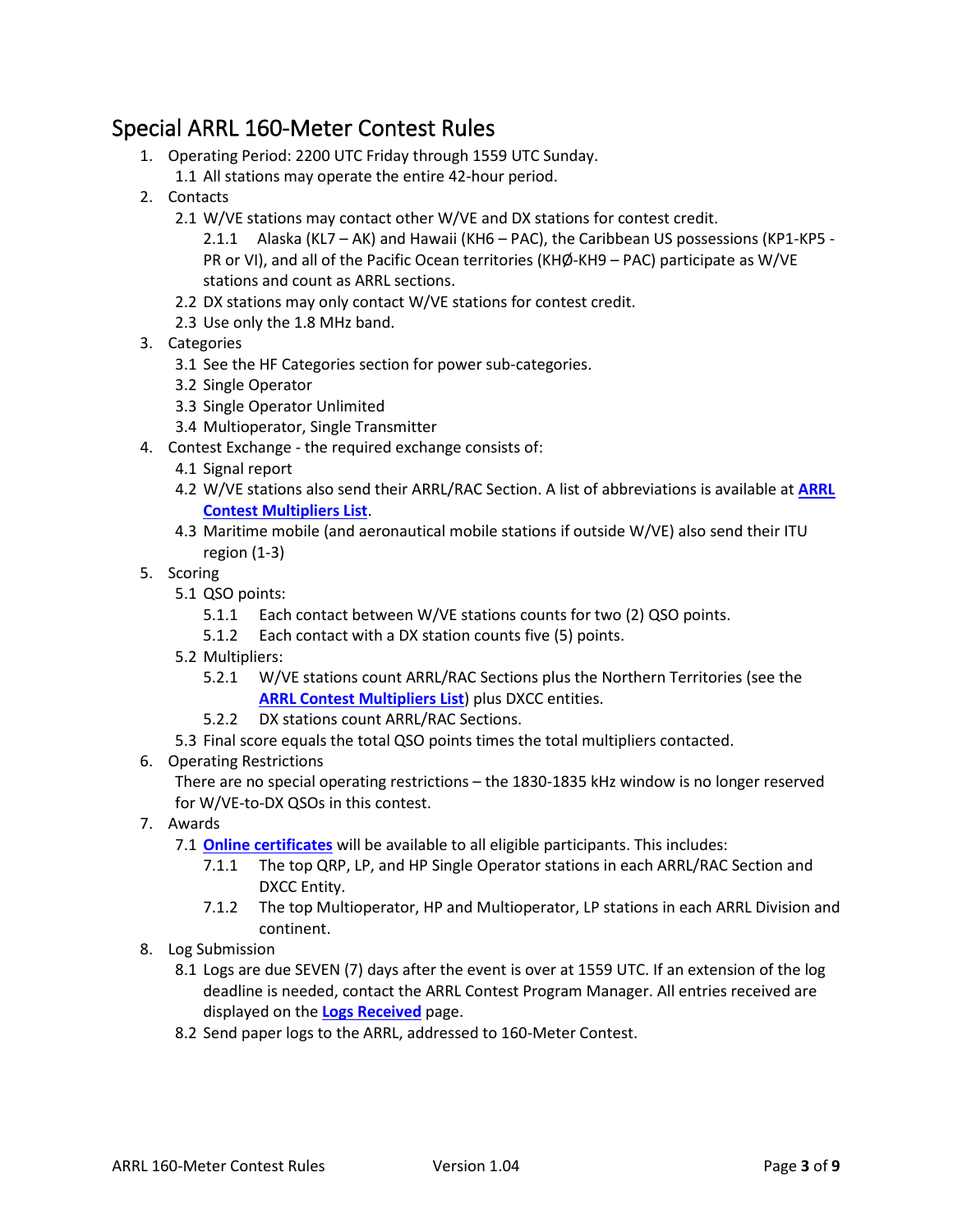## Categories for ARRL 160-Meter Contest

Version 1.3 – 12 Nov 2021

#### Entry Categories

| <b>Categories</b>                         | QRP <sup>1</sup> | Low<br>Power<br>$(LP)^2$ | <b>High Power</b><br>(HP) <sup>3</sup> | <b>Spotting</b><br>Assistance |
|-------------------------------------------|------------------|--------------------------|----------------------------------------|-------------------------------|
| Single Operator (SO)                      | Yes              | Yes                      | Yes                                    | No                            |
| Single Operator<br>Unlimited (SOU)        | Yes              | Yes                      | Yes                                    | Yes                           |
| Multioperator, Single<br>Transmitter (MS) | No.              | Yes                      | Yes                                    | Yes                           |
| Checklog                                  | n/a              |                          |                                        | n/a                           |

1 — 5 watts PEP output or less

2 — 150 watts PEP output or less

3 – 1500 watts PEP output or the maximum allowable power level established by the national licensing authority issuing the operator and/or station license, whichever is less.

HCAT.1. Single Operator (SO)

HCAT.1.1. Use of spotting assistance is not permitted.

HCAT.1.2. Only one transmitted signal is permitted at any time.

HCAT.1.3. Power sub-categories include QRP (SOQRP), Low Power (SOLP), and High Power (SOHP).

HCAT.2. Single Operator Unlimited (SOU)

HCAT.2.1. Use of spotting assistance is permitted. Exception: spotting information obtained from any source outside the station circle via a closed or dedicated communication link may not be used.

HCAT.2.2. Only one transmitted signal is permitted at any time.

HCAT.2.3. Power sub-categories include QRP (SOUQRP), Low Power (SOULP), and High Power (SOUHP).

HCAT.3. Multioperator, Single Transmitter (MS)

HCAT.3.1. Use of spotting assistance is permitted. Exception: spotting information obtained from any source outside the station circle via a closed or dedicated communication link may not be used.

HCAT.3.2. Only one transmitted signal is allowed at any time.

HCAT.3.4. Power sub-categories include Low Power (MSLP) and High Power (MSHP).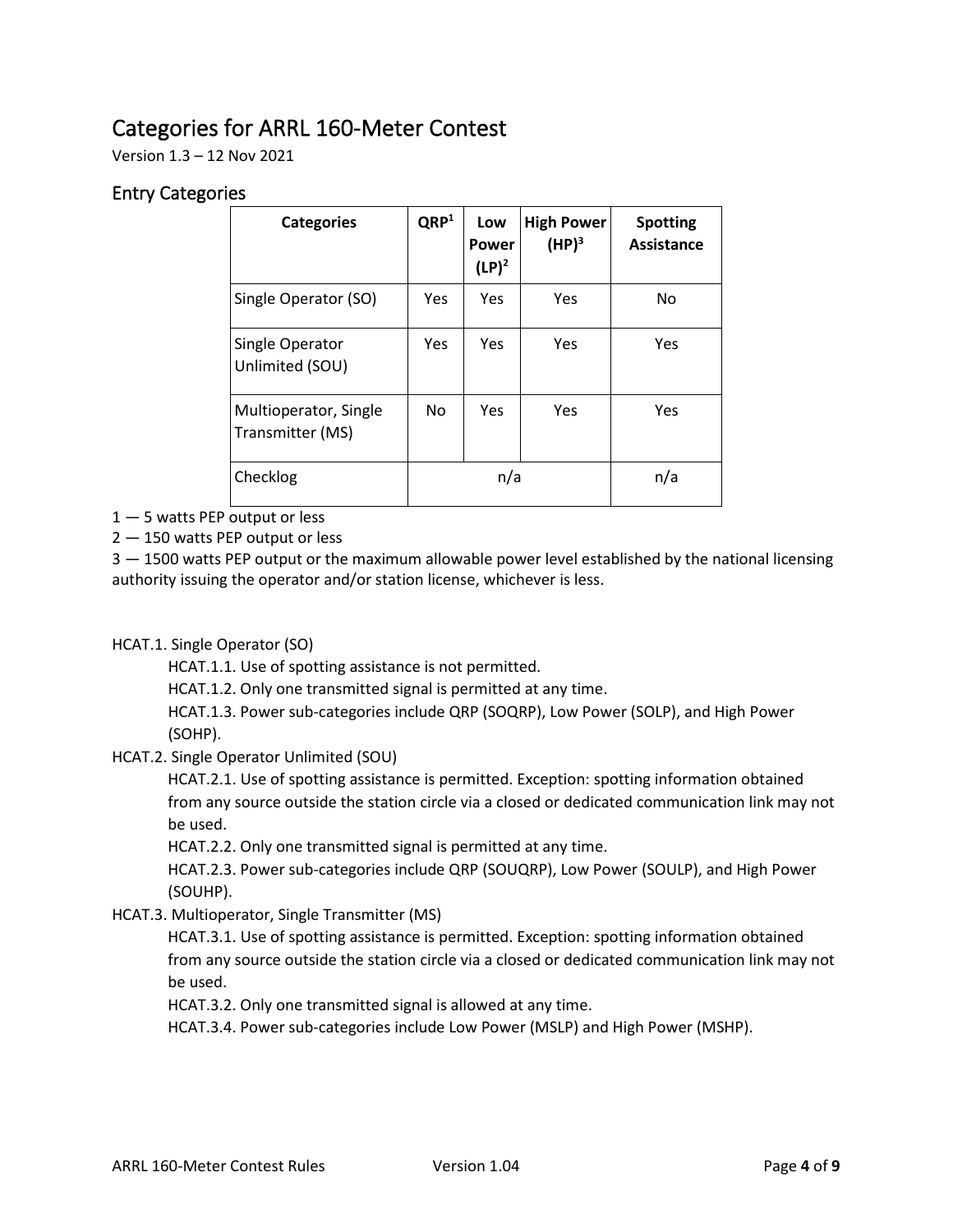## ARRL 160-Meter Contest -- Rules for Entry

Version 1.1 – 19 Nov 2021

### Conditions of Entry

COND.1. By submitting a log, entrants agree to be bound by the contest rules. Violation of the contest rules or engaging in prohibited conduct may result in disciplinary action at the discretion of the ARRL Awards Committee up to and including disqualification.

COND.2 Multiple entries

COND.2.1 Individuals and stations may submit multiple entries per contest under different call signs.

COND.3. Log contents used to determine final score and awards will be available to the public.

COND.4. Entrants agree to follow the regulations of their operating licenses and station licenses at all times.

COND.5. Entrants agree to be bound by the decisions of the ARRL Awards Committee.

COND.6. All entries become the property of the ARRL and are not returnable.

#### Operating and Entry Restrictions

OPRG.1. Call signs and exchange information must be sent, received, acknowledged, and logged correctly for a complete contact.

OPRG.2. An operator may not use more than one call sign from any given location during the contest period.

OPRG.3. Alternating CQs on two or more frequencies using the same band and mode is prohibited. OPRG.4. Each contact must include contemporaneous direct initiation by both operators making a contact. Initiation of a contact may be by either local or remote control.

OPRG.5. Aeronautical and Maritime/Marine Mobile stations

OPRG.5.1. In contests in which DX stations may be worked by W/VE stations, contacts with aeronautical mobile and maritime mobile stations outside the US and Canada count for contact credit only.

OPRG.6. Only one transmitted signal per band is permitted at any time.

#### Station and Equipment Restrictions

STTN.1. A transmitter used to contact one or more stations may not be subsequently used under any other call sign during the contest period, except

- a) for family stations where more than one call sign has been issued, and then only if the second call sign is used by a different operator.
- b) for remote stations used by individual amateurs that have limited or no access to their own stations.

This rule does not permit any operator to use multiple call signs at the same station to manufacture contacts to another station in the contest.

STTN.2. All transmitters and receivers must be located within a 500-meter diameter circle, excluding antennas.

STTN.3. Remote receiving installations outside the 500-meter circle are prohibited. Stations remotely controlled by radio link may use necessary equipment at the control point. This does not allow using the control point as another receiving location.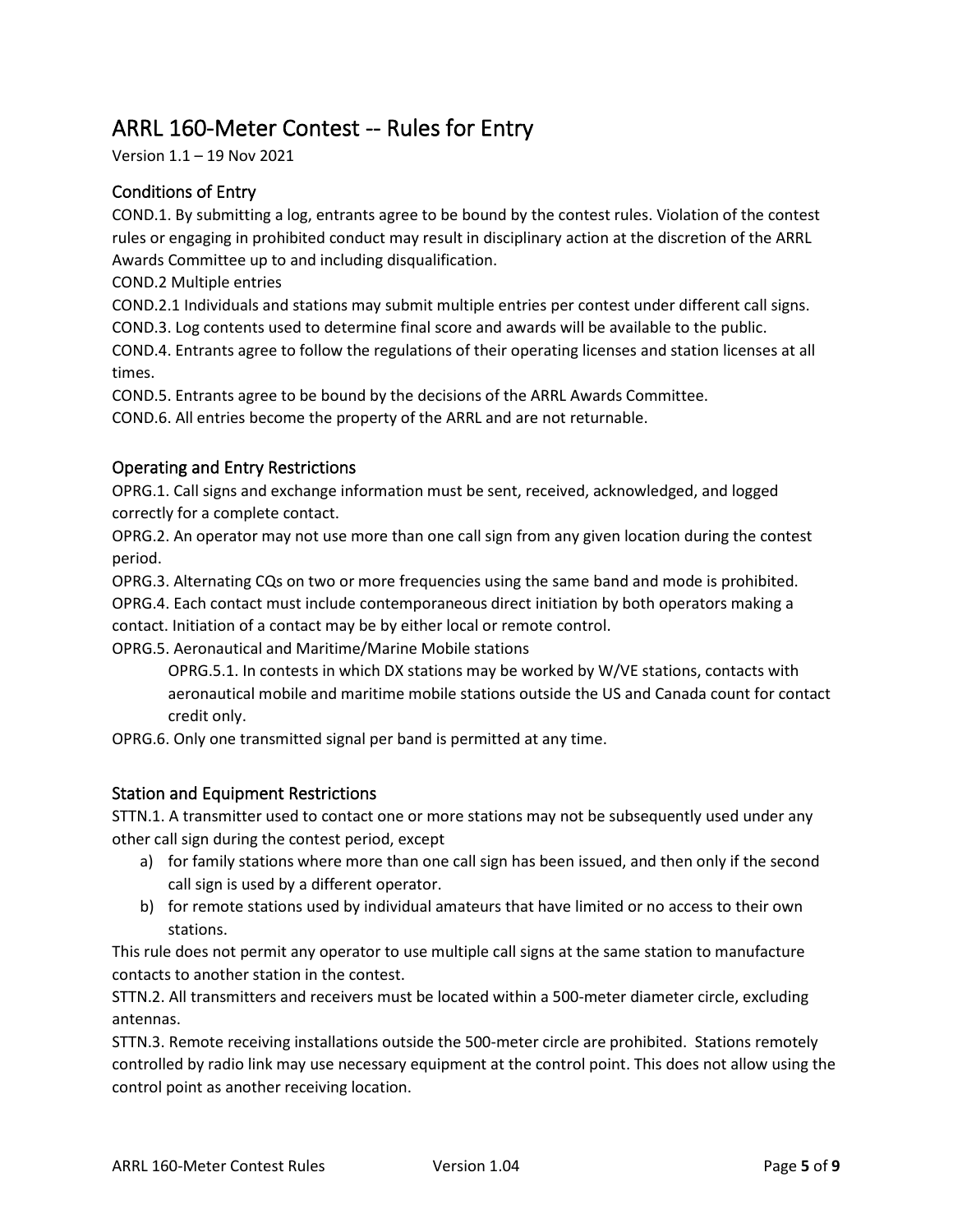### Prohibited Conduct

Examples of prohibited conduct include, but are not limited to:

PROH.1. Claiming cross-band contacts.

PROH.2. Use of systems such as repeaters, gateways, or digipeaters to relay on-the-air signals. Satellites may be used only if permitted by the contest rules. This does not apply to the remote control of a station.

PROH.3. In HF contests, arranging, soliciting, or confirming any contacts during or after the contest by use of any non-amateur radio means such as telephone, text messaging, websites, email, or social media.

PROH.4. Spotting your own station ("self-spotting") or asking to be spotted by another station.

PROH.5. Misrepresenting contact times ("rubber clocking") to meet band change or off time rules.

PROH.6. Claiming excessive unverifiable contacts or multipliers ("log padding").

PROH.7. Transmitting signals with excessive bandwidth (e.g., spurious emissions) or harmonics.

PROH.8. Failure to identify transmissions in a timely manner (i.e., for longer periods than 1 minute).

PROH.9. Repeater input or output frequencies may not be used without the permission of the repeater owner.

#### Log Checking Penalties

Logs are cross-checked using custom software and human judgment.

LGCK.1. Duplicate contacts are removed with no additional scoring penalty.

LGCK.2. Contacts with call sign errors ("Busted") or that are not found in the corresponding log ("NIL") are removed from the log and an additional scoring penalty of the QSO point value of that contact is assessed.

LGCK.3. Contacts with an incorrectly received exchange are removed with no additional scoring penalty.

#### Disciplinary Actions

DSCP.1. Disqualified entries will be listed in the published results, are not eligible for an award, and are not eligible to submit an entry in the next running of that contest.

DSCP.2. Notification of Award Committee actions will be sent by email to the address provided with the log submission. The entrant has five days to appeal the decision to the Contest Program Manager. If there is no response, after that time the decision is final.

DSCP.3. The Awards Committee reserves the right to change the category of any entry based on its examination of the log or other information.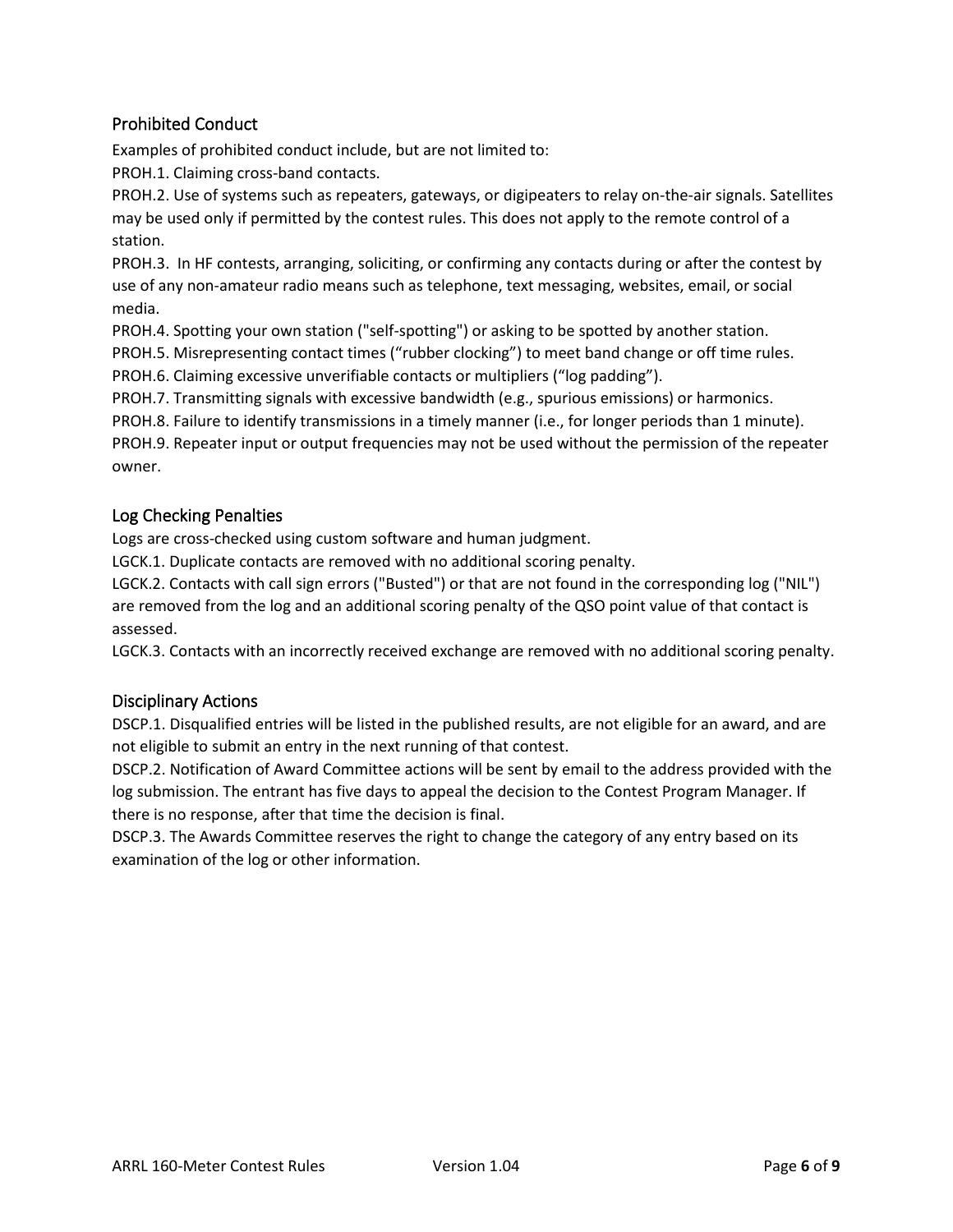## Log Submission Rules

Version 1.01 – 30 April 2020

#### Electronic Log Submission

ELOG.1. The official ARRL format for electronic logs is the Cabrillo format (**[wwrof.org/cabrillo](http://wwrof.org/cabrillo)**).

ELOG 1.1. A paper printout of an electronic log file is not an acceptable substitute. A utility for converting log files in non-Cabrillo format to Cabrillo is available at **[www.b4h.net/cabforms](http://www.b4h.net/cabforms)**. ELOG.2. Electronic logs must be submitted via **[contest-log-submission.arrl.org](http://contest-log-submission.arrl.org/)** with the exception of Field Day, Straight Key Night, 10 GHz and Up, ARRL EME, Rookie Roundup, and School Club Roundup. ELOG.3. Electronic logs are assumed to be signed as complying with all contest rules and conditions when they are submitted.

ELOG.4. Multioperator logs must include the complete list of operators in the Cabrillo OPERATORS: field.

#### Paper Log Submission

PLOG.1. Entrants must use the most current official contest forms or an acceptable facsimile, as scoring rules, ARRL sections, etc., do change periodically. See the ARRL website for downloadable forms. PLOG.2 Paper logs may be mailed to ARRL, 225 Main St, Newington CT 06111, USA. Each paper log entry must be accompanied by a Summary Sheet listing all scoring information, the category of competition, and the entrant's name.

PLOG.3. Paper entries with 500 or more contacts must include an official dupe sheet for the contest.

#### Log Submission Deadline

LGDL.1. Entries must be sent to the ARRL by the log deadline published in the rules for each contest. For electronic submissions, the submission date and time is determined by the app confirmation. For paper entries submitted by mail, submission date and time is determined from the postmark.

LGDL.2. Submitted entries will be listed on the **[Logs Received](http://contests.arrl.org/logsreceived.php)** page until final results are published.

LGDL.3. Logs not submitted or postmarked by the contest deadline are not eligible for awards.

LGDL.4. Entries received at the ARRL after the contest submission deadline may not be included in the contest results.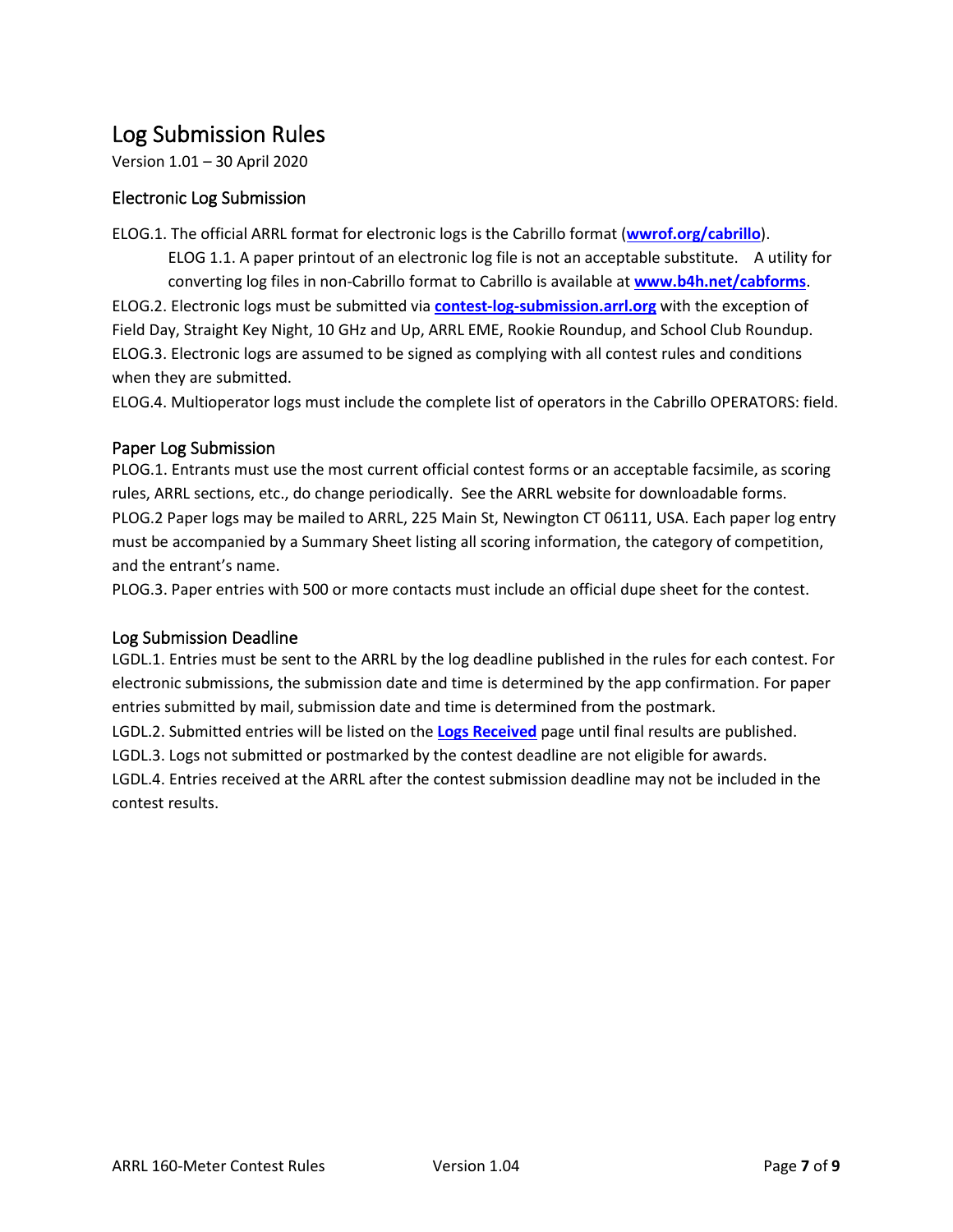## Definitions and Glossary

Version 1.04 – 16 Aug 2021

**Automated Multi-Channel Decoder**: Device such as *CW Skimmer* software that provides information about the identity and frequency of contest station transmissions while functioning independently of the operator's direct control and participation. Software that displays multiple decoded signals at the same time is considered to be a multi-channel decoder.

**Band Changes:** A band change consists of two consecutive contacts on different bands. For example, making a contact on 20 meters then on 40 meters and then on 20 meters counts as two band changes.

**Clock Hour:** A clock hour is from zero to 59 minutes on the clock, not any 60 consecutive minutes.

**Digital** (mode)**:** Any mode defined as "data" in the FCC Part 97 rules (§97.3(c)(2)).

**Dupe Sheet:** An alphanumerically sorted list of all contacts made during the contest, sorted by band and mode as appropriate. A list of duplicate contacts does not meet this requirement.

**DX Stations:** Any non-W/VE station. This includes US possessions and territories in the Caribbean and Pacific and St. Paul Island (CY9) and Sable Island (CYØ). Exceptions such as the status of Hawaii (KH6) and Alaska (KL7) are stated in the Special Rules for each contest.

**DXCC Entities:** defined by ARRL DXCC List

**Electronic Log or Entry:** consists of any log submitted by electronic means.

**High Power (HP):** 1500 watts PEP output or the maximum allowable power level established by the national licensing authority issuing the operator and/or station license, whichever is less.

| Low Power (LP):            |                              |
|----------------------------|------------------------------|
| Below 30 MHz:              | 150 watts PEP output or less |
| 50 MHz and 144 MHz bands:  | 200 watts PEP output or less |
| 222 MHz and 432 MHz bands: | 100 watts PEP output or less |
| 902 MHz and above:         | 50 watts PEP output or less  |

**Maritime Mobile:** For the purposes of ARRL contests, maritime mobile is defined as shipboard operation, outside of the territorial waters of the country (defined for these purposes as 12 miles offshore).

**Maximum Number of Signals:** This Maximum Number does not include a signal necessary to provide spotting assistance, i.e. 2m packet connection. Other than that exception, it is the maximum number of signals that a station may emit at any time.

**Multioperator:** More than one person performs all transmitting, receiving, and logging functions as well as equipment and antenna adjustments.

**Off Time:** A period during which no contacts are logged. Unless otherwise specified, to count as off time, there must be at least 30 consecutive minutes in the log without a contact. During off time, operators may not listen to contest activity.